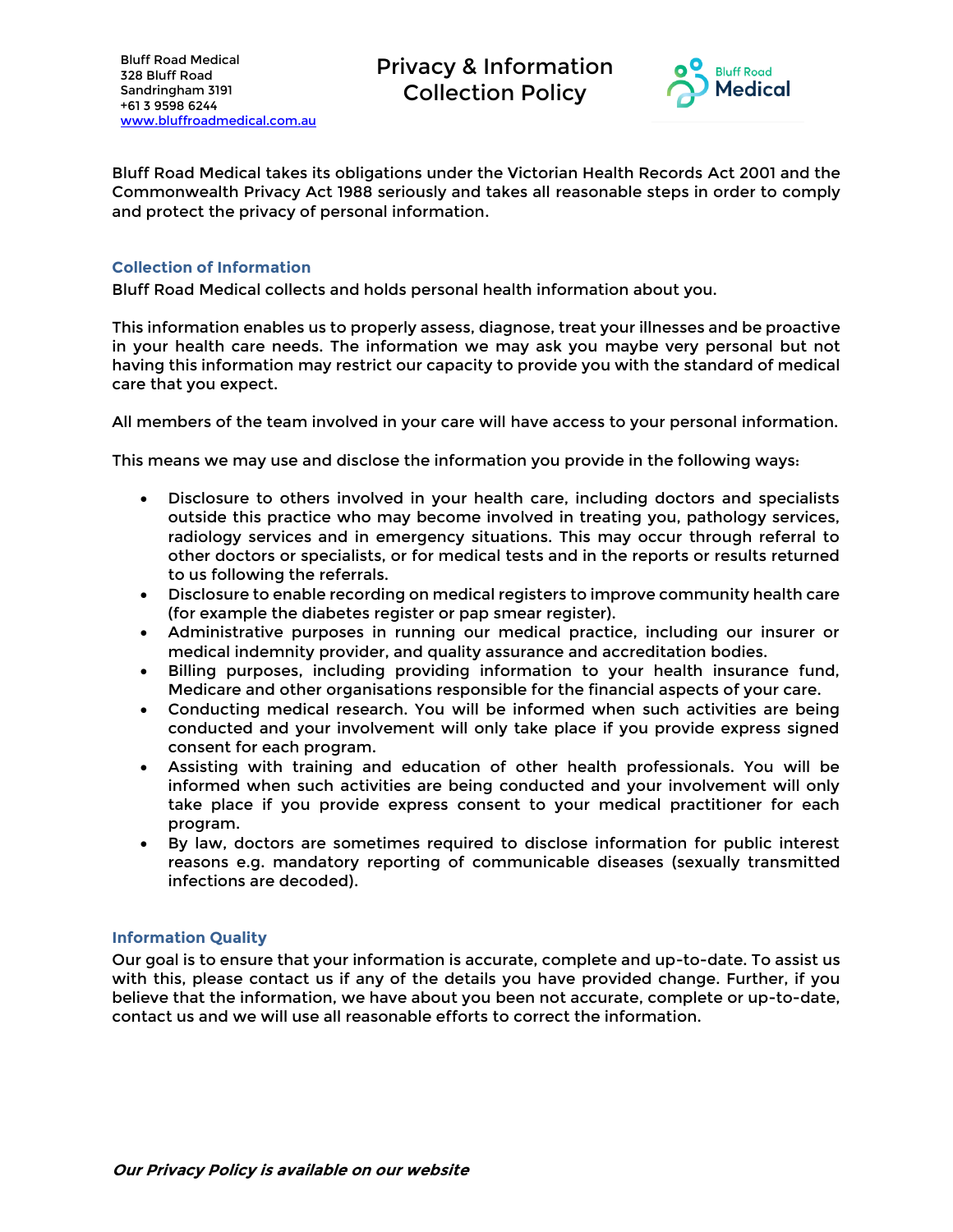Bluff Road Medical 328 Bluff Road Sandringham 3191 +61 3 9598 6244 [www.bluffroadmedical.com.au](http://www.bluffroadmedical.com.au/) Privacy & Information Collection Policy



## **Information Security**

The storage, use and, where necessary, the transfer of personal health information will be undertaken in a secure manner that protects patient privacy.

We will take all reasonable steps to protect the security of the personal information that we hold. This includes appropriate measures to protect electronic materials stored and those generated in hard copy. Even if you leave the practice, we are still required to keep patient information for as long as required by law i.e. 7 years or more after your last appointment depending on your age.

## **What happens if you choose not to provide the information?**

You are not obliged to provide us your personal information. However, if you choose not to provide Bluff Road Medical with your personal details such as name, address, date of birth etc we may not be able to provide you with the full range of our services.

## **Treatment of Children**

The rights of children to the privacy of their health information, based on the professional judgment of the doctor and consistent with law, might restrict access to an older child's information by parents or guardians.

#### **Access**

Patients have a general right of access to all health information held about them.

The following is a list of the health information to which individuals have a right to access:

- The history of the health of the individual, an illness, or a disability.
- Any results of examinations or investigations.
- Management plans.
- Services provided.
- Personal information collected in connection with the donation of body parts, organs, or substances.
- Genetic information which could be predictive of health.

Bluff Road Medical is required to provide the individual with access in the format requested by the individual

Bluff Road Medical could refuse access if:

- It would pose a serious threat to anyone's life or health.
- It would have an unreasonable impact on someone else's privacy.
- It might prejudice an investigation of possible unlawful activity.
- Denying access is required and authorized by or under law.

If access is refused on the grounds of serious threat to the patients' life or health, the patient can ask for a second opinion – this process is described in the Complaint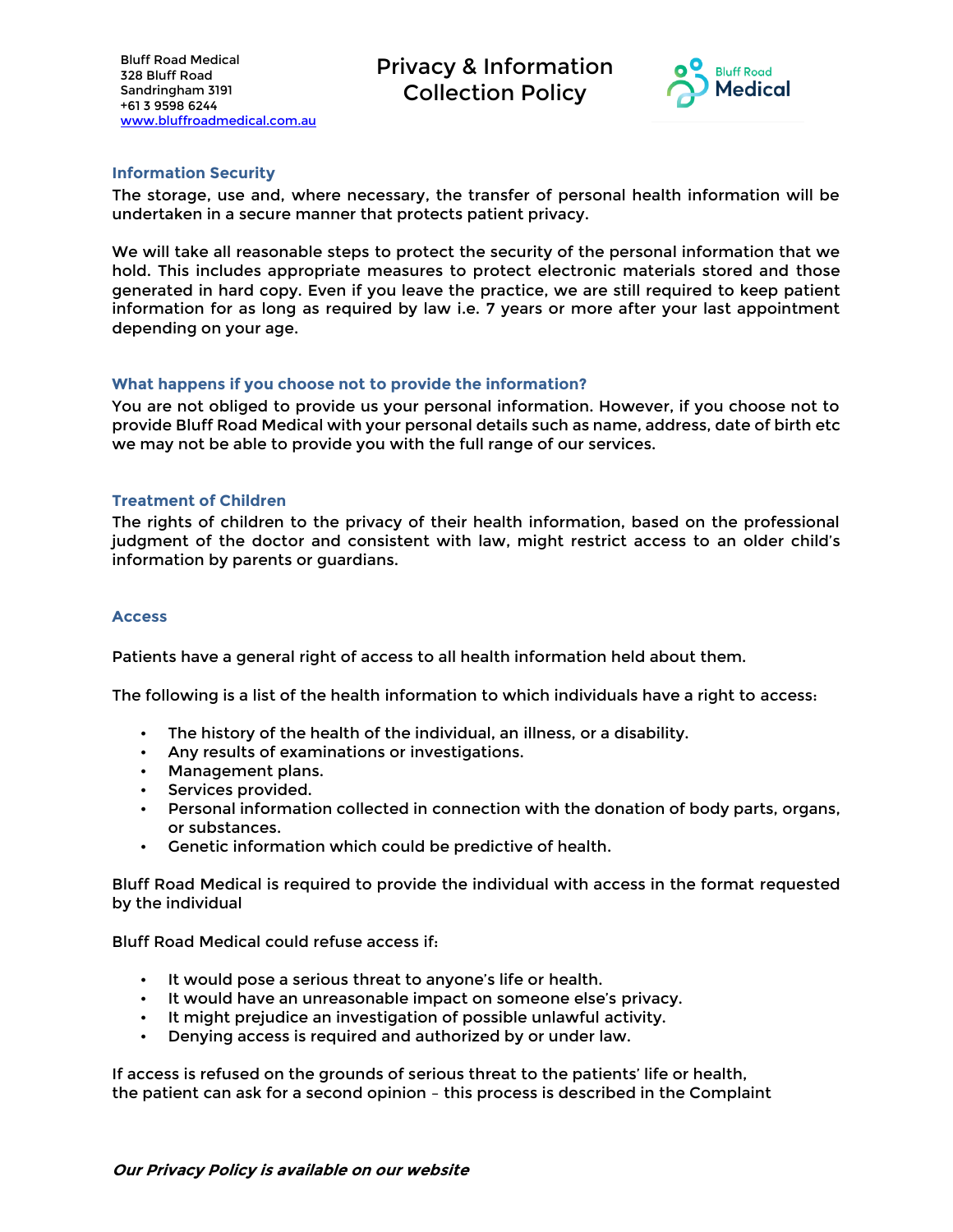Privacy & Information Collection Policy



Handling Process section.

Discretionary refusal of access:

The doctor may choose not to provide access where:

- It would have an unreasonable impact on the privacy of other people.
- The request is frivolous or vexatious.
- The information relates to existing or anticipated legal proceedings between the practice or doctor and the information would not ordinarily be obtainable by the process of discovery in those proceedings.
- It would reveal the practice's intentions in relation to negotiations with the individual (other than re the provision of a health service), in such a way as to expose us unreasonably to disadvantage.
- It would be likely to prejudice a law enforcement function by or on behalf of a law enforcement agency.
- The individual has already unsuccessfully made a request for the information, and there are no reasonable grounds for making the request again.

Where there are direct inconsistencies between the Victorian Health Records Act and the Commonwealth Privacy Act, the Commonwealth law will prevail.

#### **Request for Access**

Patients do not have to give reasons for requesting access.

The privacy legislation does not require immediate handing over of a record or a test result. Access should however be provided within a reasonable time (no longer than 45 days to 30 days).

If a patient requests access to a test result (whether before the doctor has had the opportunity of consulting with the patient, or after) the doctor should handle this situation in accordance with usual clinical practice. A hard copy of test results may be given to the patient after consultation with their doctor.

Where a patient requests access to a test report from 12 months (or more) ago, after appropriate clinical investigations had occurred, the request should still be referred to the doctor to handle in accordance with usual clinical practice.

Where a patient requests more detailed access, for example a copy of the entire file or a chance to view a large portion of the file, this would normally require written application for access as described below.

If the patient requests a copy of the file, then Bluff Road Medical must comply – an accurate summary can only be supplied.

The original records are the property of Bluff Road Medical.

There are some circumstances in which access is restricted, and in these cases reasons for denying access will be explained.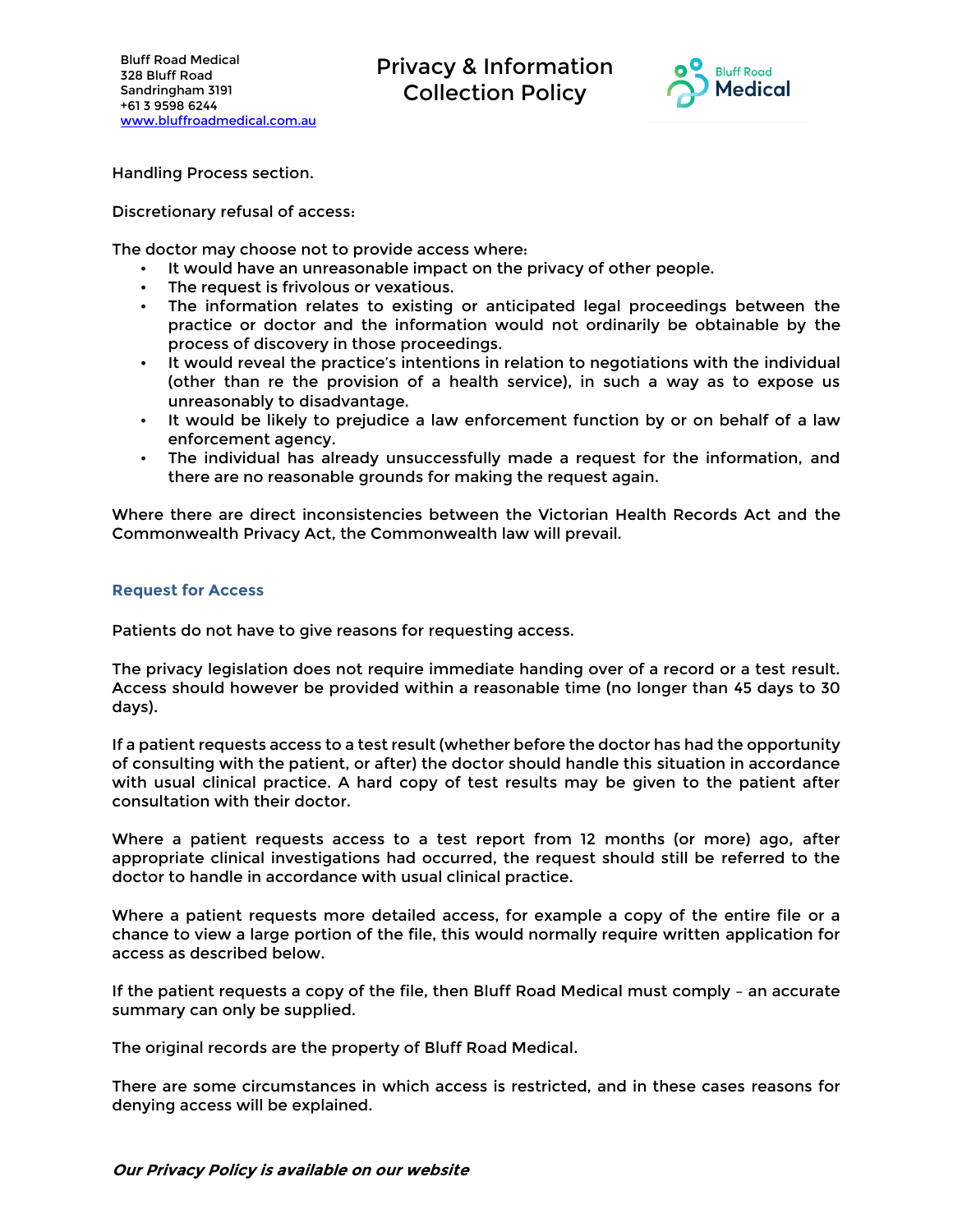

Patients can only be given access to their medical record while their doctor is present to explain and discuss the record. No patient will be allowed unsupervised access to their record.

#### **The access process:**

The request should initially be referred to the patient's regular GP, who will determine whether the information can be provided 'simply, freely and easily', or whether to ask the patient to complete a written request for access to their medical records

Where the GP decides that a more formal level of access is required, the GP shall ask the patient to write to the Bluff Road Medical specifically requesting what they require

Examples of information that could be provided 'simply, freely and easily' might be a list of current medications, a copy of a test result, or a summary of medical conditions

If the patient needed to see the GP for other reasons this could perhaps be dealt with during a standard consultation, in which case no additional charge would apply. If the patient did not need to see the GP a standard fee (described below) would apply.

#### **Types of Access and Costs**:

The types of access available, and relevant costs are outlined below.

A range of fees (as set by the Health Records Act) are payable to cover Bluff Road Medical's costs in providing access.

#### **Accurate Summary**

- The usual fee for a consult of comparable duration, or
- \$25 per 15 minutes or part thereof + GST.
- There is no Medicare rebate available for this fee and this should be noted on the private account.

#### **Copy**

- 20 cents per A4 black & white page (photocopied or printed from computer), plus
- Reasonable costs if not A4, or if in color, plus
- Reasonable costs incurred in assessing and collating the information (ie. time spent by doctor and or staff).
- There is no Medicare rebate available for this fee and this should be noted on the private account.

#### **Viewing file with explanation by GP**

• The usual fee for a consult of comparable duration.

#### **Changes to the medical record**:

If a patient finds that the information held on them is not accurate or complete, the patient may have that information amended accordingly by their GP.